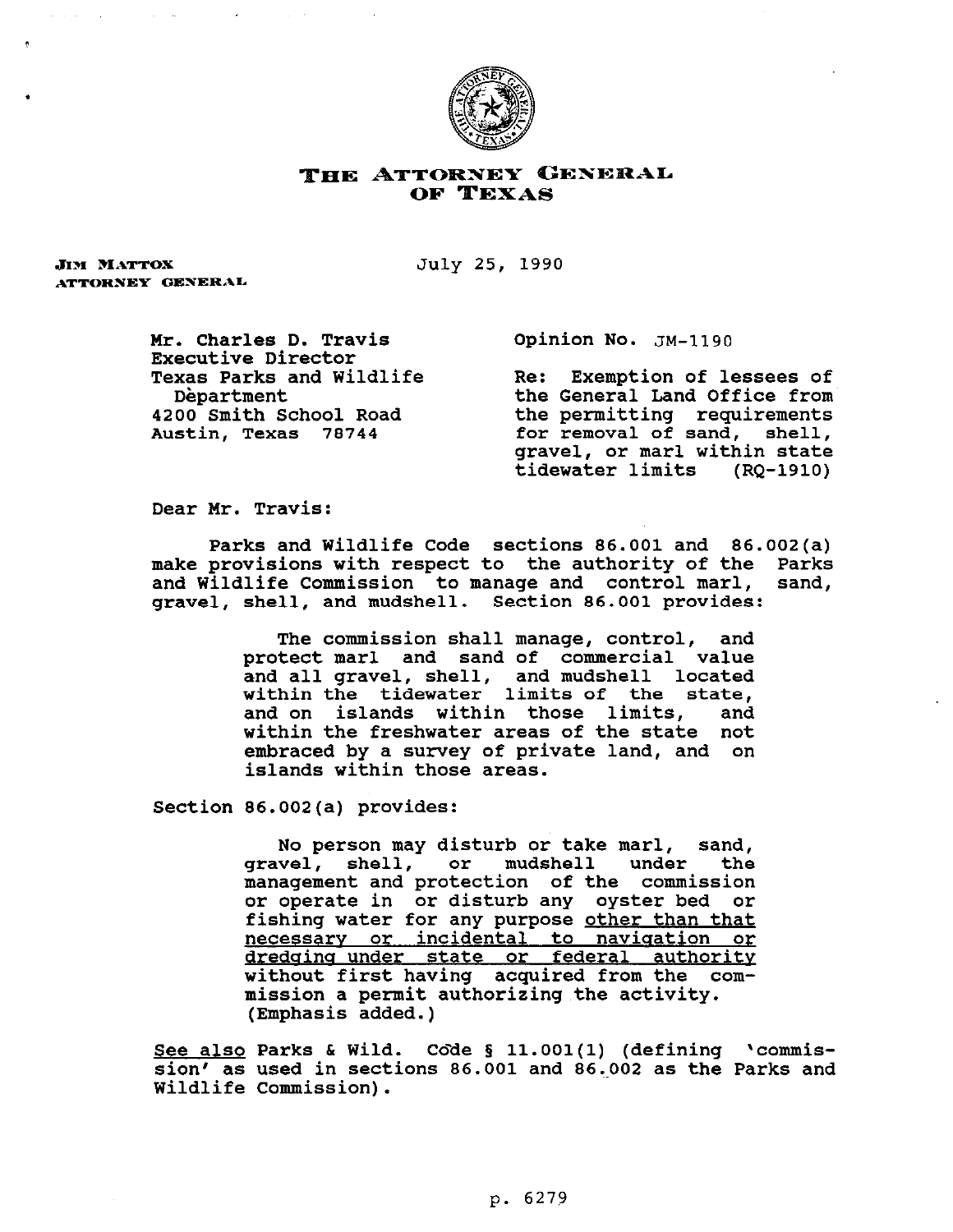and the company of the

**. . . .** 

**You ask whether a certain holder of an easement from the School Land Board must obtain from the commission the**  permit required by section 86.002(a) in order to conduct **dredging operations pursuant . A brief submitted by the General Land Office in connection with your request describes the situation that prompted your request as follows:** 

> **On May 9, 1989, the School Land Board pursuant to Chapter 33 of the Texas Natural Resources Code granted to Done Star Aguaculture, Inc. a coastal easement for the installation on submerged permanent school fund land in Matagorda Bay of a buried water**  intake pipe to supply seawater to an upland **aguaculture facility. Lone Star owns leasehold estate in the adjoining littoral property, which is permanent school fund land**  leased to Lone Star under Chapter 51 of the **Texas Natural Resources Code. As an incident of installation of the pipe as authorized in the easement, it was necessary for Done Star to dredge the bay bottom. Lone Star is not removing any sand, shell, gravel or marl for sale or for any other purpose and is replacing the sand, shell, gravel and marl over the pipeline once constructed.**

> **The School Land Board and the General Land Office contend . . . that since the dredging was conducted pursuant to state authority (a School Land Board coastal easement granted pursuant to Chapter 33 of the Natural Resources Code), the easement holder is exempt, pursuant to Section 86.002(a) of the Parks and Wildlife Code, from having to obtain a Chapter 86 sand, gravel, and marl permit.**

**We discern the focus of your inquiry to be whether the disturbance of marl, sand, gravel, shell, and mudshell necessary or incidental to dredging operations under the**  easement in question would be "necessary or incidental to **navigation or dredging under state or federal authority" within the meaning of section 86.002(a) and thus exempt from**  the section's requirement of a permit from the Parks and **Wildlife Commission.** 

**The School Land Board is an executive agency of the**  state. Nat. Res. Code § 33.011. It is composed of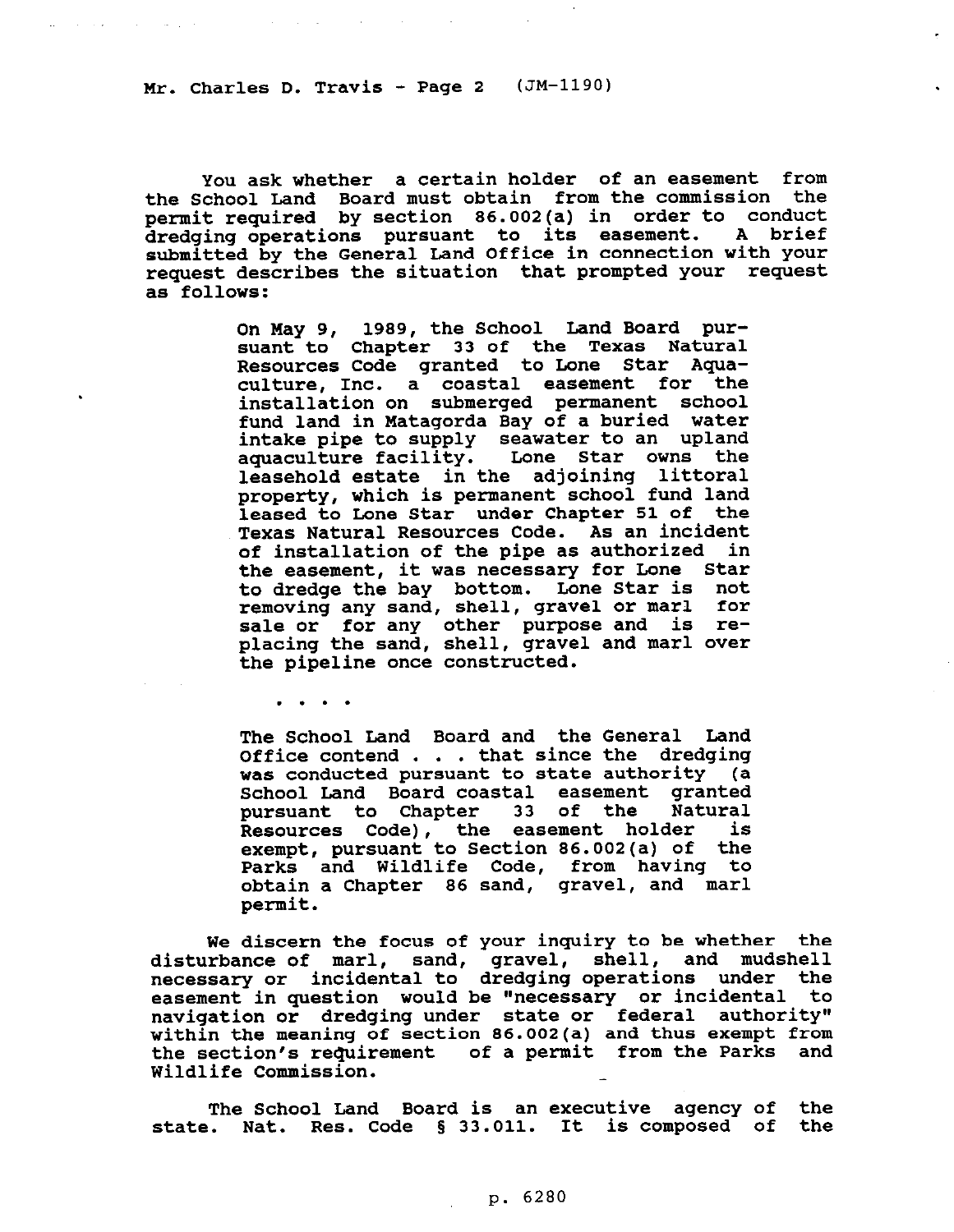**commissioner of the General Land Office and appointees of the governor and the attorney general, and is assisted in the performance of its duties by the staff of the General**  Land Office. 1d. §§ 32.012, 33.012, 33.013, **Section 33.111(a) of the Natural Resources Code provides:** 

> **The board may grant easement rights to the owner of adjacent littoral property authorizing the placement or location of a structure on coastal public land for purposes connected with the ownership of littoral property.**

**The brief submitted by the General Land Office indicates that the easement holder in question is an "owner of adjacent littoral property" within the meaning of section 33.111 by virtue of a leasehold interest acquired from the General Land Office under chapter 51 of the Natural Resources Code.** 

**It would also appear that the granting of the easement from the School Land Board for "dredging on submerged state land for the installation of a water intake pipe to supply water to an aguaculture facility," as recited in the copy of the easement document you attached to your request, is within the School Land Board's authority under section 33.111 for granting easements for the "location of a a structure on coastal public land for purposes connected with the ownership of littoral property." (Emphasis added.) "Structure" as used in chapter 33 is defined in section 33.004(10) of the Natural Resources Code to mean "any structure, work, or improvement constructed on, affixed to, or worked on coastal public land, including . . . excavations.n** 

**We conclude in response to the question you present that the holder of such easement is not required under Parks and Wildlife Code section 86.002(a) to obtain a permit from the Parks and Wildlife Commission for its disturbances to, or taking of, marl, sand, gravel, shell, or mudshell necessary or incidental to its dredging operations for installation of the water intake pipe pursuant to its easement for said operations granted by the School Land Board.** 

**The Texas Supreme Court in Amdel Piveline v. State of**  Texas, 541 S.W.2d 821 (Tex. 1976) considered the provisions **of section 86.002(a) in connection with whether a holder of a permit from the United States Army Corps of Engineers for dredging for navigational purposes in the Neches River Channel, a federal navigation project, was required to obtain a permit from the Parks and Wildlife Commission. The court noted that the provisions of section 86.002(a) had not changed substantially since their original enactment in**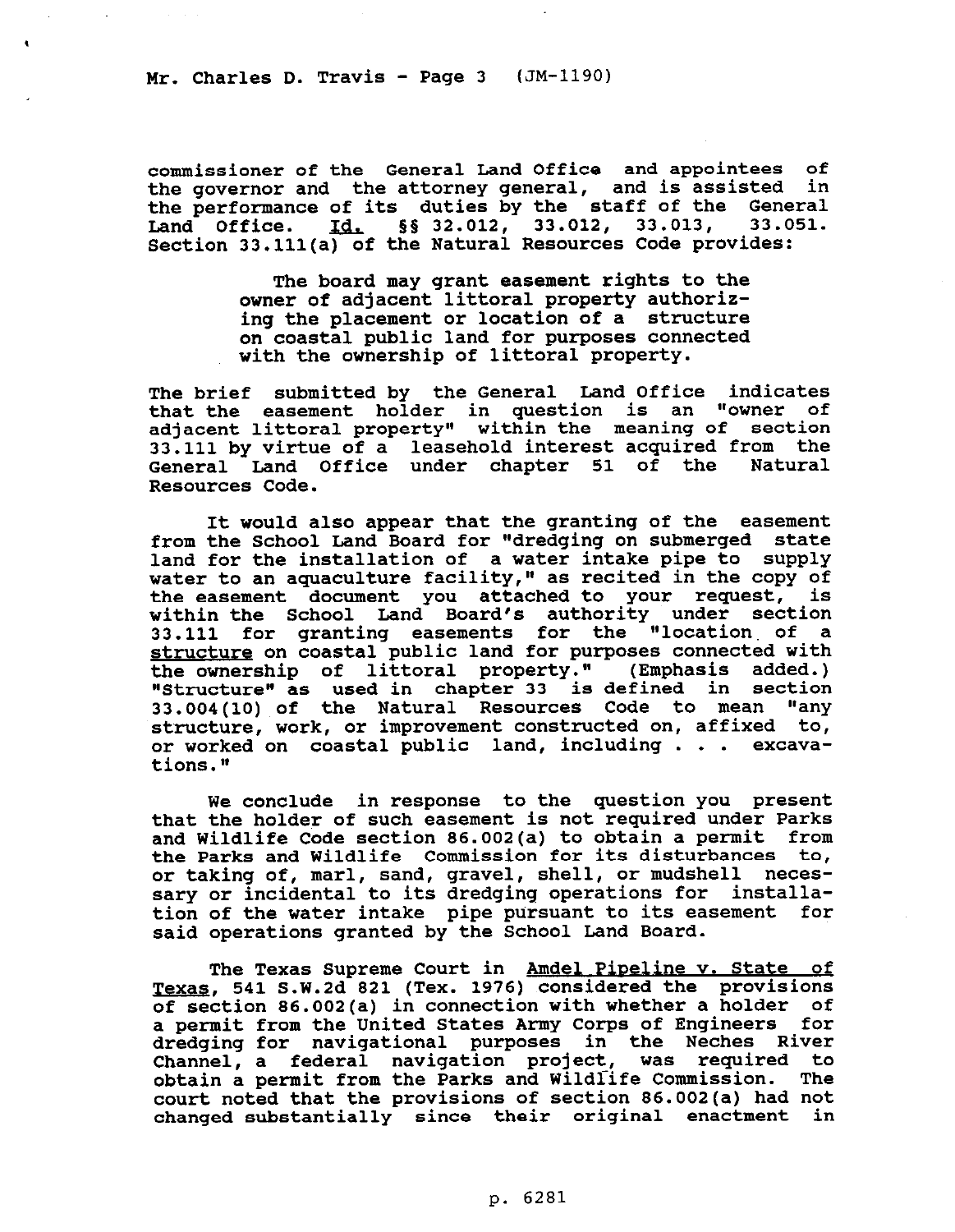**1911. 541 S.W.Zd at 824, 825; see Acts 1911, 32d Deg., ch. 68.1** 

 $\mathbf{L}$ 

The court in Amdel held that the dredging operations by **the company, performed pursuant to its permit from the Army**  Corps of Engineers, were ones "necessary or incidental to **navigation under . . . federal authority" within the meaning of section 86.002(a) and thus exempt from the section's permit requirement. We think that a court would similarly**  find that disturbances of marl, sand, gravel, shell, **mudshell by the easement holder in question here are exempt from said permit requirement if in fact the disturbances are necessary or incidental to its dredging operations pursuant to its easement from the School Land Board.** 

The Amdel court recognized, and the parties appear to **have agreed, that the company's operations were "under federal authority" within the meaning of section 86.002(a).**  See Amdel, at 826. In the present case, we think the **easement holder's operations, pursuant to its easement from the School Land Board, would be found by a court to be "under state authority" within the meaning of that section.** 

**The Corps of Engineers permittee in &ndeL held a permit for dredging for navigational purposes. We do not think the fact that the School Land Board easement holder's easement is for dredging fore non-navigational purposes takes it out of the section 86.002(a) exception. The exception is for "navigation pi dredging under federal or state authority." Webster's defines "dredge" to mean "dig, gather, or pull out" and "to deepen (as a waterway with a dredging** 

**The caption of the 1911 Act refers to 'penalties for the violation of this Act' -- indicating that there is no violation of any part of the Act where one, who removes marl and sand, does so in the course of operations that are necessary or incident to navigation or dredging under state or federal authority.** 

Id.

**<sup>1.</sup> The Amdel court traced the section 86.002(a) permit requirement exception for navigation or dredging under federal or state authority to a penal provision of the 1911 act. The court stated, however, that it did not construe the provision "to have the isolated effect of telling us whom [sic] shall suffer penal sanctions." 541 S.W.2d at 826.**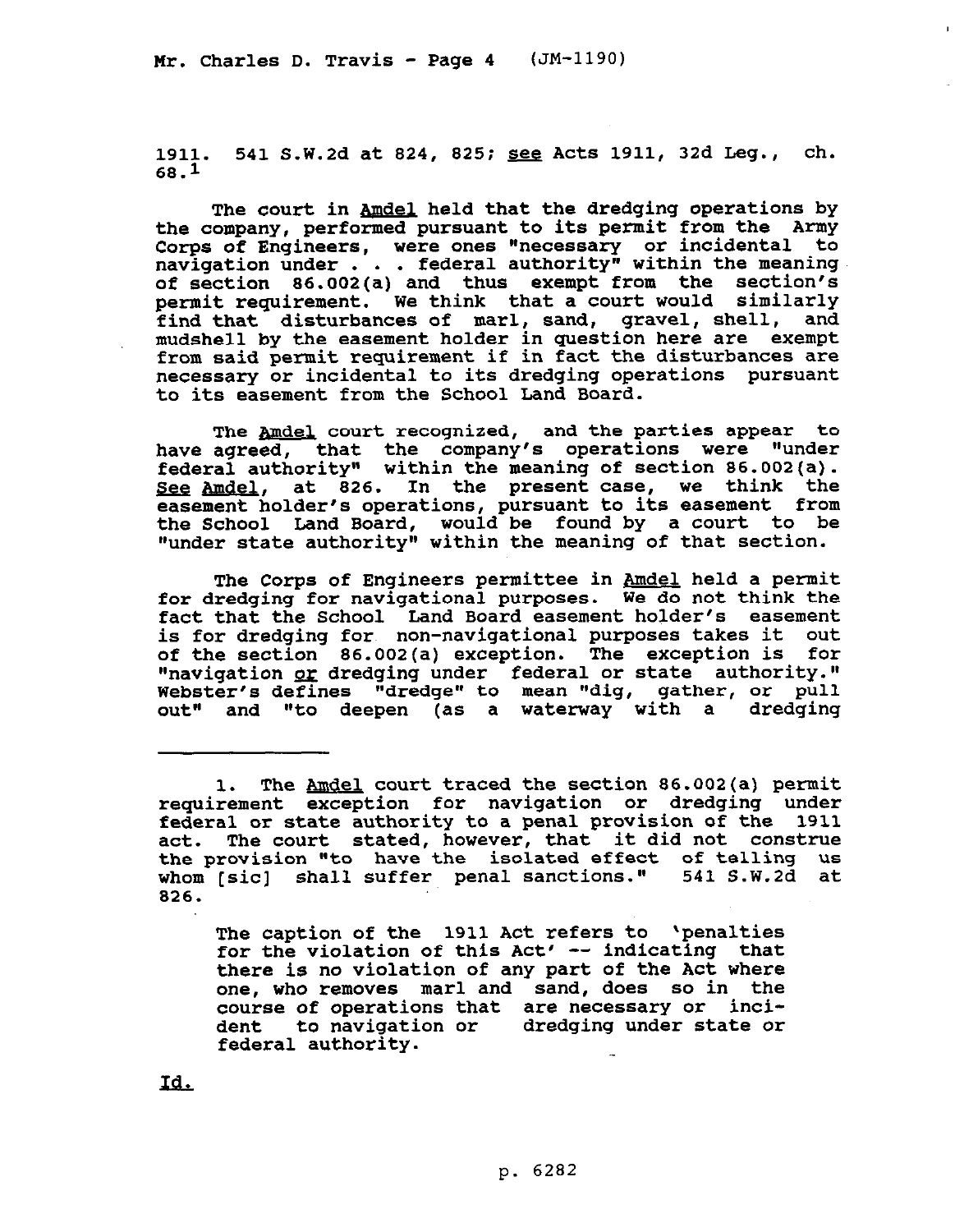and a series and an experience

**machine)." Webster's Ninth New Colleaiate Dictionary 382 (1985). The ordinary meaning of dredging does not appear to be limited to dredging for navigational purposes. We do not**  think the legislature would have used the disjunctive "or" **in the phrase "navigation or dredging" had it intended the exception to apply only to operations for navigational purposes.** 

**Our conclusion here is supported by Attorney General**  Opinion M-84 (1967), cited with approval in Amdel, at 826. **In responding to the question whether the Parks and Wildlife Department had "authority to regulate or limit disturbances in submerged land areas leased by the School Land Board to individuals," the opinion stated that the Parks and Wildlife Department had authority to manage, control, and protect all marl, sand, gravel, shell, and mudshell within the areas defined by V.T.C.S. article 4051 (now section 86.001 of the Parks and Wildlife Code), with the exception of** 

> **the marl, sand, [etc.], . . . that are disturbed for an authorized navigational purpose . , . or being disturbed by a lessee of the School Land Board in carrying out the purpose of the lease (whether for oil or**  production or other commercial or industrial **use) and which disturbance of the marl, etc. is incidental to such purposes and reasonably necessary in carrying out such purposes.2**

**Attorney General Opinion M-84, at 6. We think the fact that the operations here are performed pursuant to an easement from the School Land Board rather than a lease, as in Attorney General Opinion M-84, does not make the operations any the less "under state authority" within the meaning of section 86.002(a). See also Attorney General Opinions c-90 (1963) (submerged land leased for oil and gas development); WW-150 (1957) (disturbances on submerged land patented to a navigation district).** 

**<sup>2.</sup> This conclusion of Attorney General Opinion M-84 was based on a reading of the provisions then found in article 976 of the Penal Code. Those provisions were incorporated without substantive change in the Parks and Wildlife Code in 1975, as section 86.002. Acts 1975, 64th Leg., ch. 545, 5 1, at 1405. In 1985, specification as to the penalties for violating the provisions of section 86.002 were taken out of section 86.002 and-placed in section 86.020. Acts 1985, 69th Deg., ch. 267, art. 3, § 107, at 1294.**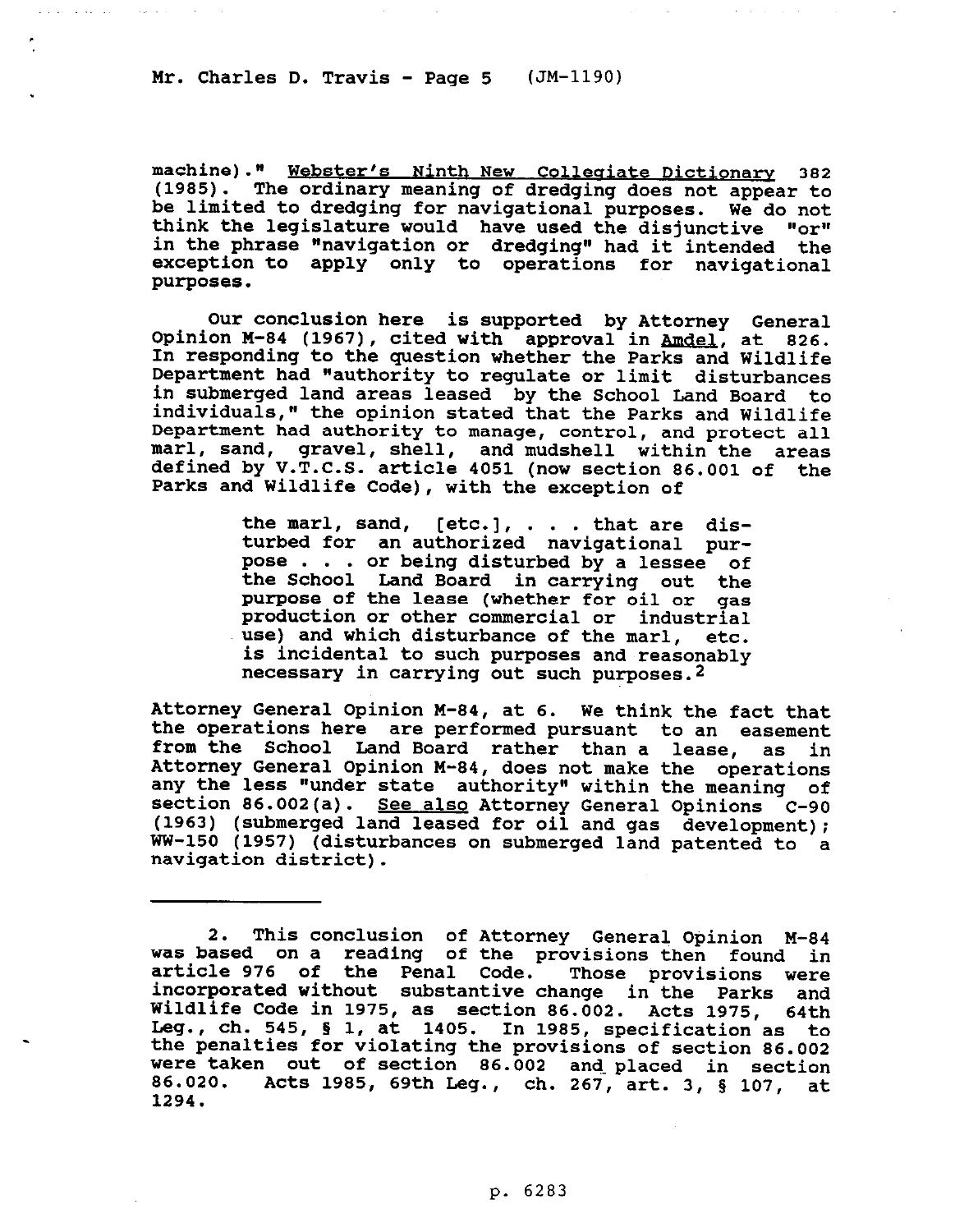**You point in your brief to the provisions of section 33.005(a) of the Natural Resources Code, which provides:** 

> **This subchapter does not repeal the following provisions of the Parks and Wildlife Code: Chapters 83 and 86, Subchapter A of Chapter 46, Subchapter A of Chapter 76, Subchapter D of Chapter 76, Subchapter B of Chapter 81, Subchapter G of Chapter 82, Subchapter C of Chapter 216, or Sections 66.101, 66.107, 66.112 through 66.118, 66.205, 76.031 through 76.036, 78.001 through 78.003, 81.002, 136.047, 184.024, 201.015, or 335.025.**

**Apart from the fact that the provisions of section 33.111 of the Natural Resources Code authorizing the School Land Board to grant easement rights in coastal lands appear in subchapter D of chapter 33 while section 33.005(a) refers to subchapter A as effecting no repeal of, inter aliq chapter 86 of the Parks and Wildlife Code, we also note tha; our construction here of section 33.111 of the Natural Resources Code, with those of section 86.002(a) of the Parks**  and Wildlife Code, works no "repeal" of the latter provi**sions. Our construction rather gives effect to the provision of section 86.002(a) that "navigation or dredging under federal or state authority" is excepted from that section's permit requirement.** 

**You also argue in your brief that finding the easement holder's operations here to fall within the section 86.002(a) exception would "allow the exception to swallow the rule." You say that virtually all of the activities subject to regulation under chapter 86 currently require a permit from the United States Army Corps of Engineers under**  section 404 of the Clean Water Act, 33 U.S.C. § 1344. **caution that we do not address here whether holders of section 404 permits or other authorization permits would**  fall within the section 86.002(a) exception for "navigation **or dredging under federal or state authority," but confine our opinion here to the facts presented. We note, however, that prior to the adoption of the predecessor provisions of section 86.002 in 1911, the public was free generally to disturb or remove bottom materials from coastal public land**  without supervision. See Goar v. City of Rosenberg, 115 S.W. 653 (Tex. Civ. App. 1909, no writ); Attorney General **Opinion WW-151 (1957). It is possible that since 1911 federal and state regulation over coastal lands has grown to the point where anyone removing or disturbing such bottom**  materials must have obtained a federal or state authoriza**tion, therefore potentially bringing them within the section 86.002(a) exception. However, whether the exception to the**